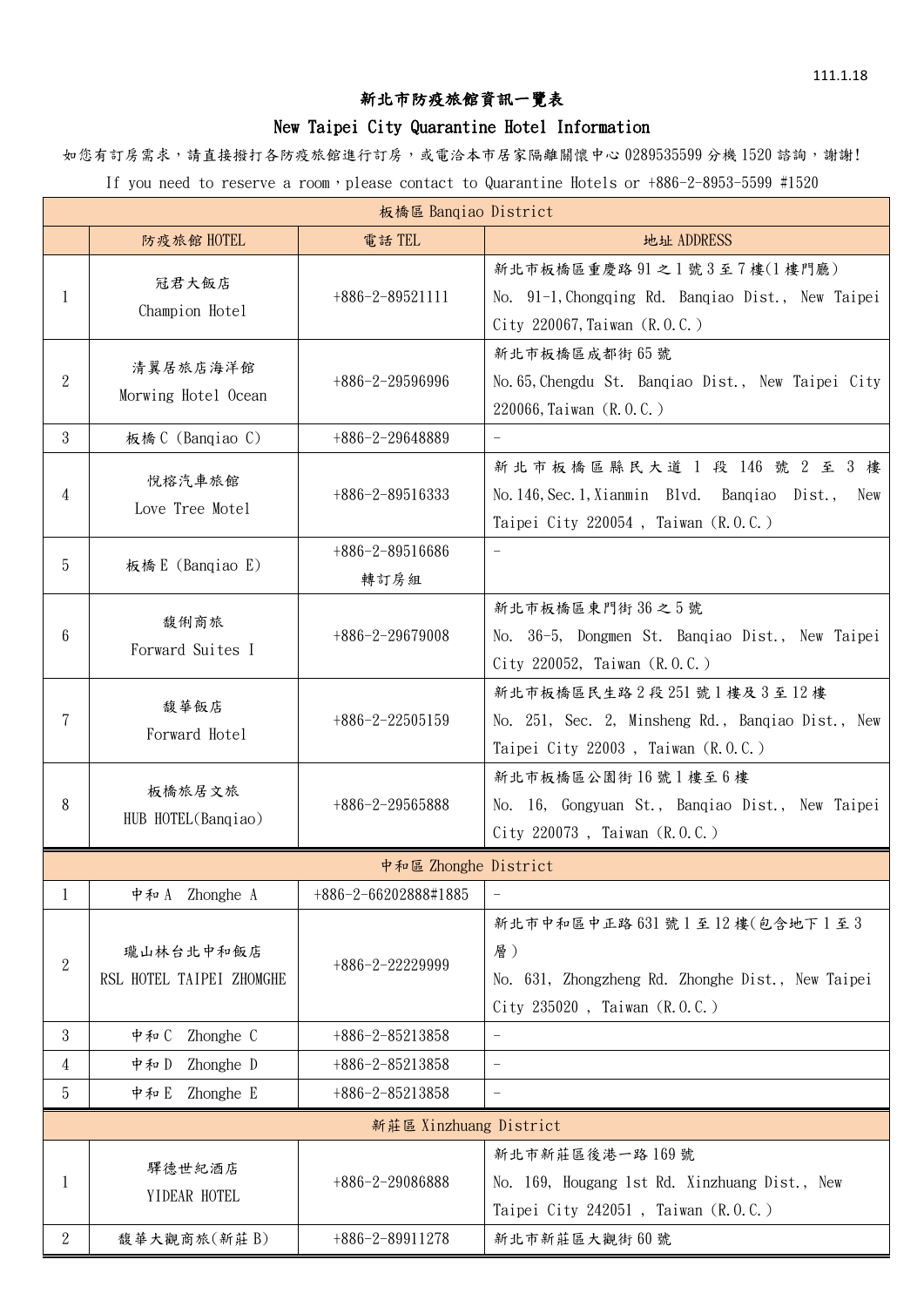|                      |                                         |                                 | 111.1.18                                           |  |  |  |  |
|----------------------|-----------------------------------------|---------------------------------|----------------------------------------------------|--|--|--|--|
|                      | Hotel Purity(Xinzhuang                  |                                 | No. 60, Daguan St. Xinzhuang Dist., New Taipei     |  |  |  |  |
|                      | B)                                      |                                 | City 242001, Taiwan (R.O.C.)                       |  |  |  |  |
|                      | 泰山區 Taishan District                    |                                 |                                                    |  |  |  |  |
|                      |                                         |                                 | 新北市泰山區台麗街11巷1號1至5樓                                 |  |  |  |  |
| $\mathbf{1}$         | 台麗精品旅店(泰山A)<br>Tailee HOTEL (Taishan A) | $+886-2-29025161$               | No. 1, Ln. 11, Taili St. Taishan Dist., New Taipei |  |  |  |  |
|                      |                                         |                                 | City 243090, Taiwan (R.O.C.)                       |  |  |  |  |
|                      | 君祥酒店(泰山B)<br>Good Hotel (Taishan B)     | $+886-2-22975666$               | 新北市泰山區中港西路 456號                                    |  |  |  |  |
| $\overline{2}$       |                                         |                                 | No. 456, Zhonggang W. Rd. Taishan Dist., New       |  |  |  |  |
|                      |                                         |                                 | Taipei City 243094, Taiwan (R.O.C.)                |  |  |  |  |
|                      |                                         | 新北市泰山區新北大道7段36號                 |                                                    |  |  |  |  |
| 3                    | 麗京棧酒店                                   | $+886-2-$<br>29010909#1514/1515 | No. 36, Sec. 7, New Taipei Blvd. Taishan Dist.,    |  |  |  |  |
|                      | Hotel Intrendy                          |                                 | New Taipei City 243092, Taiwan $(R, 0, C)$         |  |  |  |  |
| 三峽區 Sanxia District  |                                         |                                 |                                                    |  |  |  |  |
| $\mathbf{1}$         | 三峽A<br>Sanxia A                         | $+886-2-26739456$               |                                                    |  |  |  |  |
|                      |                                         |                                 | 新北市三峽區中山路169巷10號(代表號)                              |  |  |  |  |
| $\overline{2}$       | 愛莉亞汽車旅館                                 | $+886-2-26741133$               | No. 10, Ln. 169, Zhongshan Rd. Sanxia Dist., New   |  |  |  |  |
|                      | Alia Motel                              |                                 | Taipei City 237011, Taiwan (R.O.C.)                |  |  |  |  |
|                      | 三重區 Sanchong District                   |                                 |                                                    |  |  |  |  |
|                      |                                         |                                 |                                                    |  |  |  |  |
|                      | 薇風馥麗飯店<br>Les Breezy Hotel              | $+886-2-22862288$               | 新北市三重區三和路4段282號3至12樓                               |  |  |  |  |
| 1                    |                                         |                                 | 3F., No. 282, Sec. 4, Sanhe Rd. Sanchong Dist.,    |  |  |  |  |
|                      |                                         |                                 | New Taipei City 241069, Taiwan (R.O.C.)            |  |  |  |  |
|                      | 上品閣精品旅館 Pavilion<br>Boutique Hotel      | +886-2-29810111                 | 新北市三重區三和路3段115號                                    |  |  |  |  |
| $\overline{2}$       |                                         |                                 | No. 115, Sec. 3, Sanhe Rd., Sanchong Dist., New    |  |  |  |  |
|                      |                                         |                                 | Taipei City 241057, Taiwan (R.O.C.)                |  |  |  |  |
|                      | 捷絲旅台北三重館 Just<br>Sleep Taipei Sanchong  | $+886-2-22807111$               | 新北市三重區三和路4段107-1號                                  |  |  |  |  |
| 3                    |                                         |                                 | No. 107-1, Sec. 4, Sanhe Rd., Sanchong Dist., New  |  |  |  |  |
|                      |                                         |                                 | Taipei City 241080, Taiwan (R.O.C.)                |  |  |  |  |
|                      | 三重水美行旅 Triple<br>Water Beauty Hotel     | $+886-2-29821199$               | 新北市三重區捷運路77號2至17樓                                  |  |  |  |  |
| 4                    |                                         |                                 | No. 77, Jieyun Rd., Sanchong Dist., New Taipei     |  |  |  |  |
|                      |                                         |                                 | City 241012, Taiwan $(R, 0, C)$                    |  |  |  |  |
|                      | 深坑區 Shenkeng District                   |                                 |                                                    |  |  |  |  |
|                      |                                         |                                 | 新北市深坑區北深路3段265號                                    |  |  |  |  |
| 1                    | 海灣假日酒店<br>$+886-2-26628000$             |                                 | No. 265, Sec. 3, Beishen Rd. Shenkeng Dist., New   |  |  |  |  |
|                      | HiONE Holiday Hotel                     |                                 | Taipei City 222001, Taiwan (R.O.C.)                |  |  |  |  |
|                      | 福容大飯店台北二館                               |                                 | 新北市深坑區萬福里北深路3段236號                                 |  |  |  |  |
| $\boldsymbol{2}$     | (深坑 B)                                  | +886-2-26620088#181             | No. 236, Sec. 3, Beishen Rd. Shenkeng Dist., New   |  |  |  |  |
|                      | FULLON HOTEL TAIPEI EAST                |                                 | Taipei City 222001, Taiwan (R.O.C.)                |  |  |  |  |
| 新店區 Xindian District |                                         |                                 |                                                    |  |  |  |  |
|                      | 白金花園酒店(新店)                              | +886-2-86665888 轉訂房             | 新北市新店區安興路77號                                       |  |  |  |  |
| 1                    | Platinum Hotel (Xindian)                | 組                               | No. 77, Anxing Rd. Xindian Dist., New Taipei City  |  |  |  |  |
|                      |                                         |                                 |                                                    |  |  |  |  |